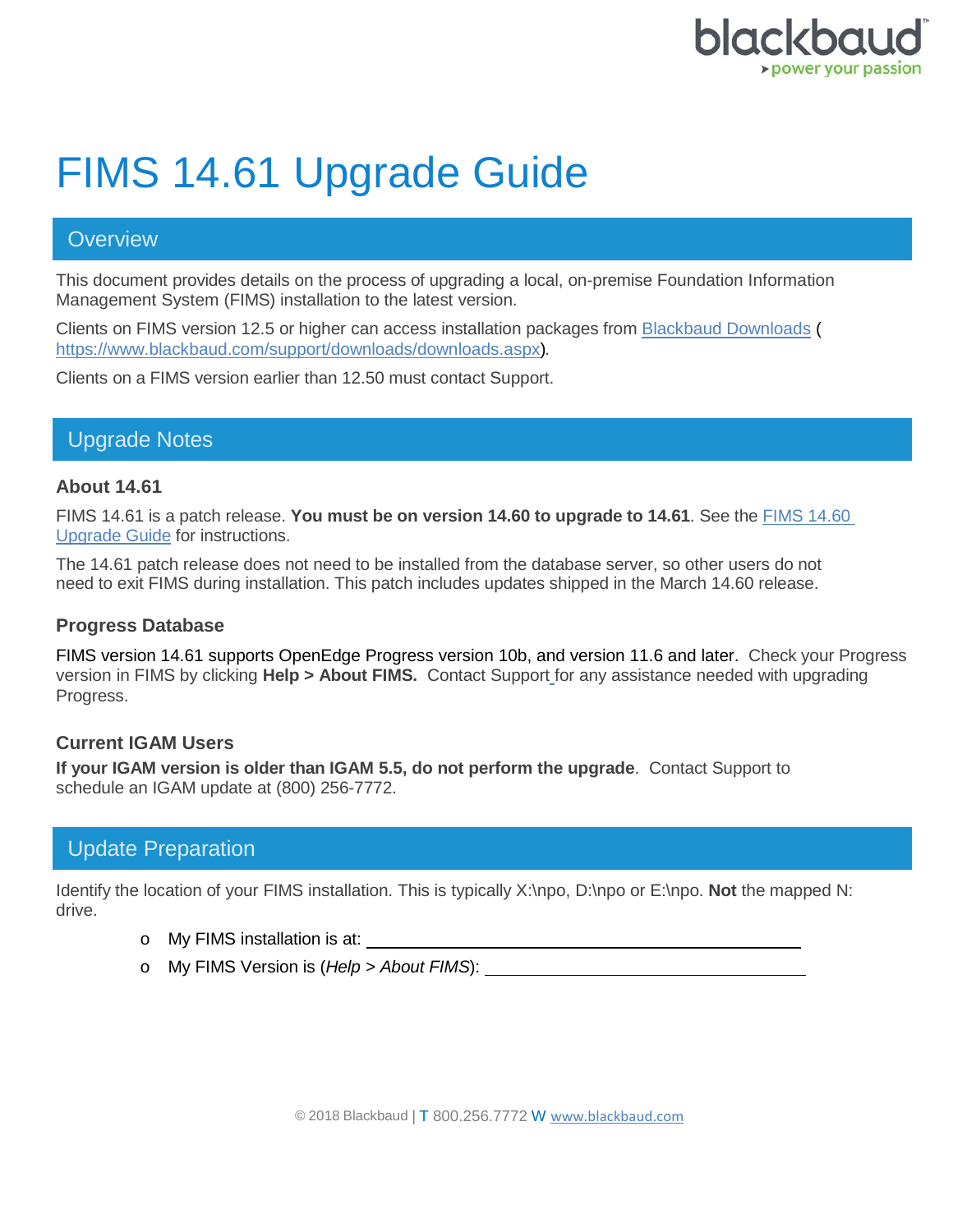## Compatibility Notes

#### **Windows Operating Systems**

- Workstations must have Windows 7, 8, or 10 installed.
- Servers must have Windows Server 2008 or later installed.
- **Windows 8/8.1 users:** Please note that FIMS is not certified for touch-screen functionality. If you notice any issues, please disable the touch-screen feature when using FIMS.
- **FIMS CRM users:** You may be required to co-install Progress 11 for compatibility with some graphical reporting features. Please contact FIMS Support for more details.
- **DonorCentral users:** Your FIMS server must have Windows Server 2008 or later to upload data to DonorCentral.
- **IGAM users:** IGAM 3 is not compatible with Windows 7 or later. If you are currently using IGAM 3 for FIMS and want to use Windows 7, you must upgrade to IGAM 5 or later. Please contact FIMS Support for more information.

#### **Crystal Reports**

If you use Crystal Reports, note that reports written in Crystal Reports earlier than version 9.0 cannot connect to Progress 10.x databases.

If you have reports written in an earlier version of Crystal, you must upgrade to Crystal 10 or higher and convert your reports to use them with FIMS version 14.x.

FIMS 14.60 with Progress OpenEdge version 11 requires an upgrade to Crystal version 13. See the [14.60](https://www.blackbaud.com/files/support/guides/microedge/fims/fims_releasenotes.pdf) [Release notes](https://www.blackbaud.com/files/support/guides/microedge/fims/fims_releasenotes.pdf) for information.

#### **OS**

OS updates are not automatically certified but are supported when the OS vendor guarantees backwards compatibility with the baseline OS level. Certification of OS updates may be performed if the backwards guarantee compatibility of the OS Service Pack / Maintenance Pack is questionable.

#### **Microsoft Office**

Office 365 users, please note that only a desktop installation of **Office 2007/2010/2013** connected to Office 365 is fully compatible.

## FIMS Support

#### **Need Help or Have Questions?**

If you have questions or need assistance in any way, please contact Support.

**Support Hours:** M-F, 8:30 am – 8:00 pm ET

**Phone:** (800) 468-8996, option 1

**Online:** Visit Case Central at [https://www.blackbaud.com/casecentral/casesearch.aspx.](https://www.blackbaud.com/casecentral/casesearch.aspx) Click the **Case** tab at the top and click **Create New Case**.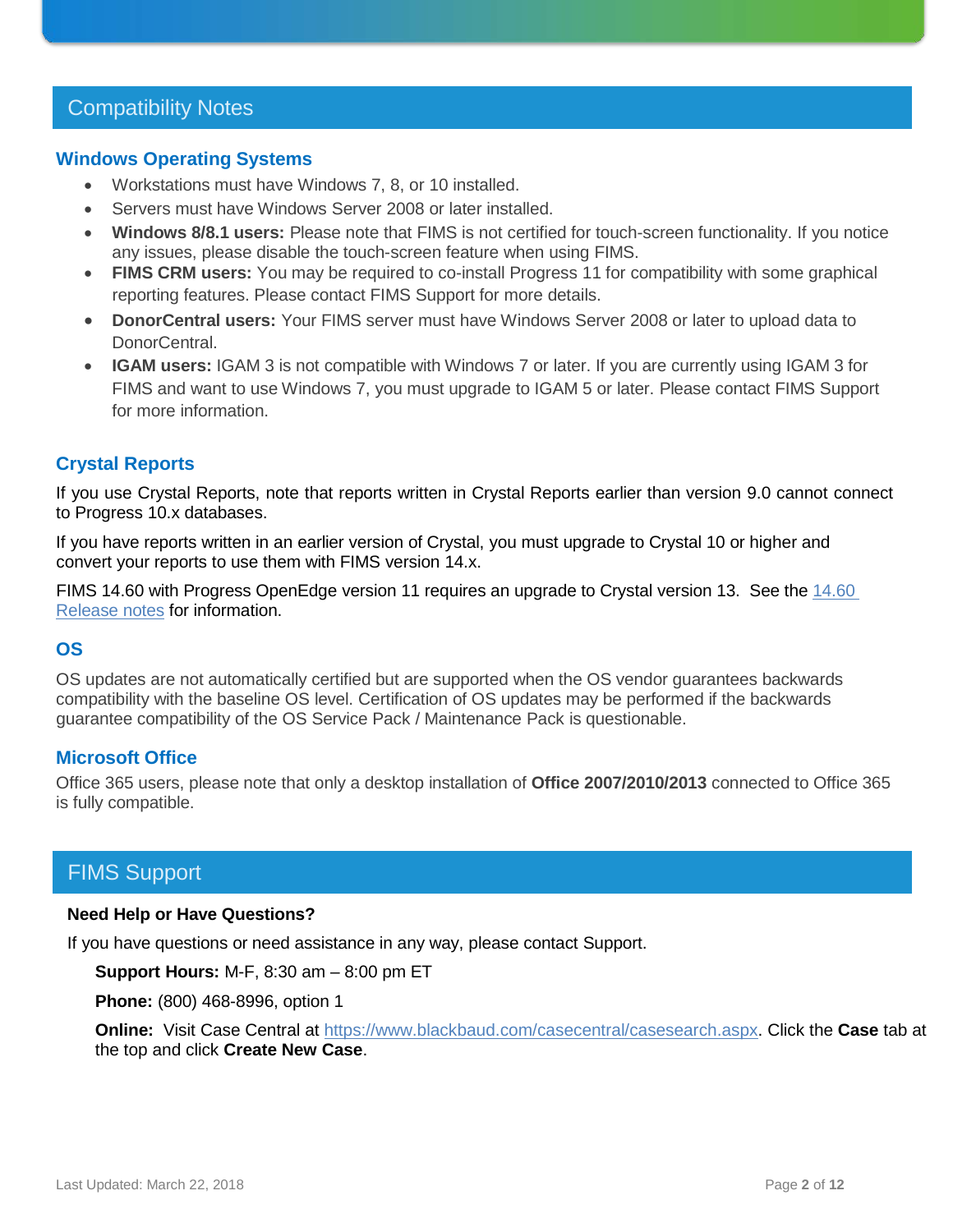Patches are installed using the **FIMS Update and Patch Install Utility**.

**Prerequisite:** You must be on version 14.60 to install 14.61.

- 1. Download **p1460t61.zip** from [Blackbaud Downloads](https://www.blackbaud.com/support/downloads/downloads.aspx) ( [https://www.blackbaud.com/support/downloads/downloads.aspx\)](https://www.blackbaud.com/support/downloads/downloads.aspx) to any workstation where you'll apply the update.
- 2. Copy the FIMS Patch file to FIMS subfolder on the server or workstation on which the patch is being installed:
	- **Server Location**: **X**:\npo\found\FIMS (**X** is the letter of the drive where FIMS is installed)
	- **Workstation location**: N:\found\FIMS
- 3. Log in to FIMS.
- 4. Open **Tools > System Utilities > FIMS Update and Patch Utility**.
- 5. Click **Browse** and select the patch file named **p1460t61.zip**.
- 6. Click **Open** to display the patch notes.



7. Click **Install**.

**NOTE:** If you see a 'single-user mode' error, please see next page.

- 8. When complete, a FIMS email prompt with **Update Complete** displays. Click **Send**.
- 9. Log into FIMS and select **Help> About FIMS.** FIMS version should now be 14.61.